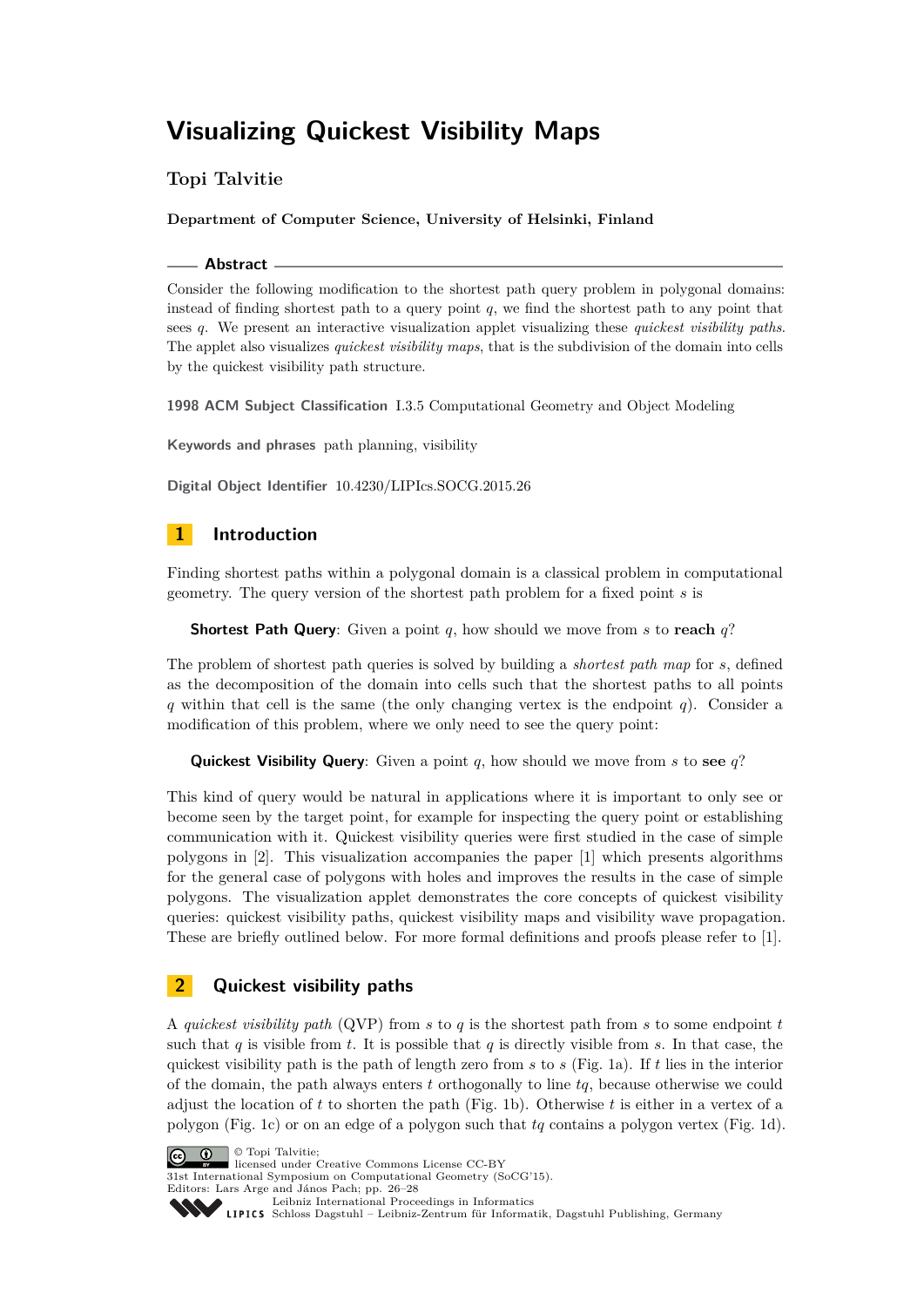### **T. Talvitie 27**

<span id="page-1-0"></span>

(a)  $q$  is directly visible from  $s$ . Therefore  $s = t$  and the QVP has length 0.

<span id="page-1-2"></span>



<span id="page-1-1"></span>**(b)** *t* lies in free space. The QVP and *tq* meet orthogonally in *t*.

<span id="page-1-3"></span>

**(c)** *t* lies on a polygon vertex. **(d)** *t* lies on a polygon edge. Segment *tq* touches a polygon vertex.

**Figure 1** The four different types of quickest visibility paths from *s* to *q*. The quickest visibility path is drawn as a solid yellow line.

### **3 Quickest visibility maps**

A *quickest visibility map* (QVM) for a polygonal domain and a source point *s* is the subdivision of the domain into cells such that for all points *q* within a cell, the QVP from *s* to *q* has the same structure. We say that two QVPs have the same structure if the paths differ only in the last point  $q$ , and in the case of paths of type shown in Fig. [1b,](#page-1-1) the second-to-last point  $t$ that moves when point *q* moves. See Fig. [2](#page-2-3) for an example of a QVM.

Once a QVM has been built for source point *s*, one can query quickest visibility paths from *s* to any *q* by using point location query data structures to find the QVM cell *q* lies in. Therefore QVM is the analogue of shortest paths maps in the case of quickest visibility paths.

## **4 Implementation**

The visualization applet consists of two parts: the backend library, implemented in  $C++$ . and the user interface, implemented in JavaScript.

The backend implements an algorithm for finding the quickest visibility path to a given query point. It does not use quickest visibility maps, as exact QVM construction would very complicated to implement. Instead, it handles quickest visibility paths of types shown in figures [1a,](#page-1-0) [1c](#page-1-2) and [1d](#page-1-3) by querying shortest paths using the visibility graph. That leaves only visibility paths of type where the path endpoint lies in free space (Fig. [1b\)](#page-1-1), which can be found by iterating all polygon vertices *v* visible to *q*, and all points from which the extension of *vq* is orthogonally visible. This can be implemented simultaneously for all *v* as two ray